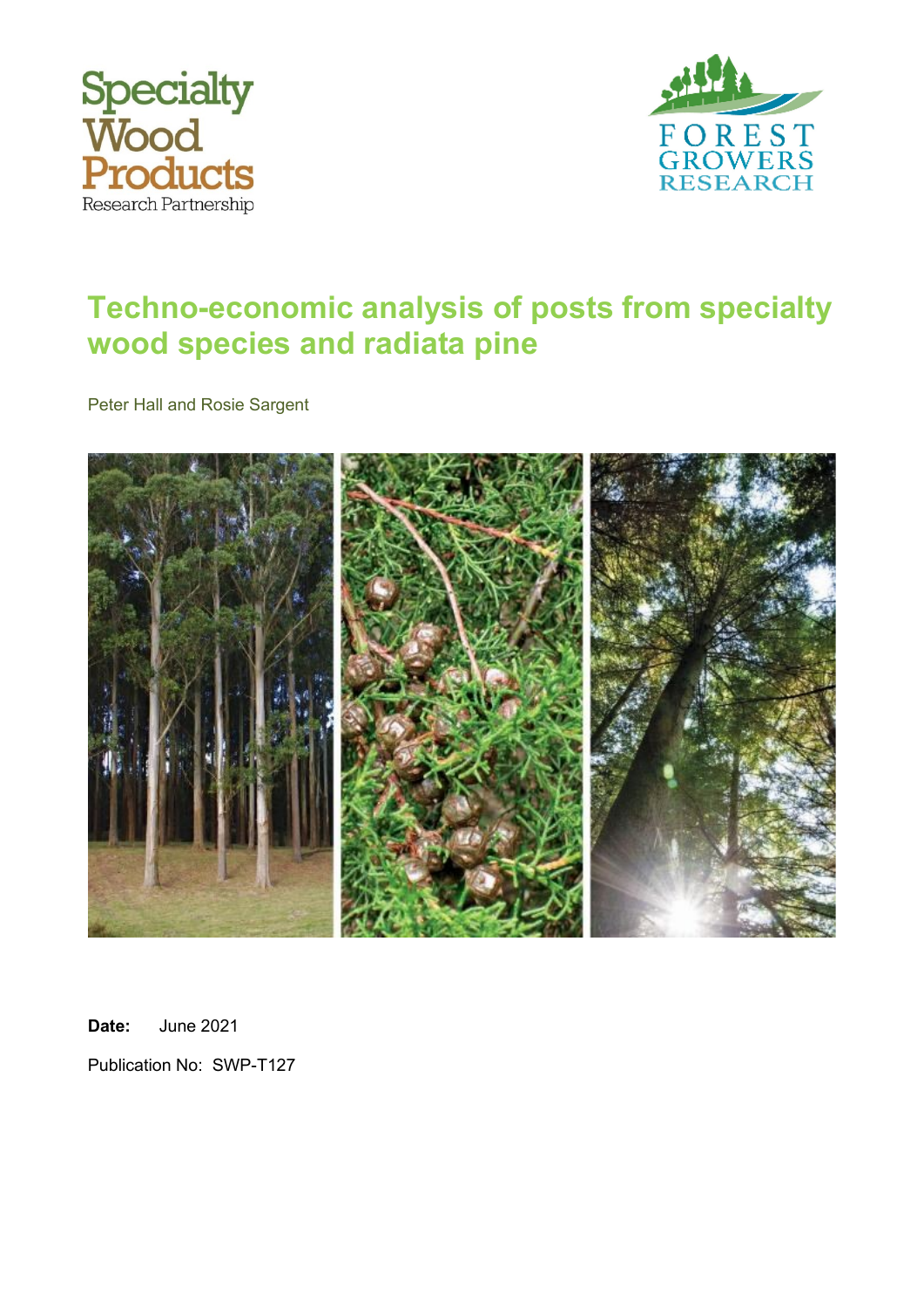### **TABLE OF CONTENTS**

| <b>REFERENCES</b> |  |
|-------------------|--|
|                   |  |
|                   |  |
|                   |  |

Scion reference number; PAD No. 34081216

#### **Disclaimer**

This report has been prepared by Scion for Forest Growers Research Ltd (FGR) subject to the terms and conditions of a research services agreement dated 1 January 2016.

The opinions and information provided in this report have been provided in good faith and on the basis that every endeavour has been made to be accurate and not misleading and to exercise reasonable care, skill and judgement in providing such opinions and information.

Under the terms of the Services Agreement, Scion's liability to FGR in relation to the services provided to produce this report is limited to the value of those services. Neither Scion nor any of its employees, contractors, agents or other persons acting on its behalf or under its control accept any responsibility to any person or organisation in respect of any information or opinion provided in this report in excess of that amount.

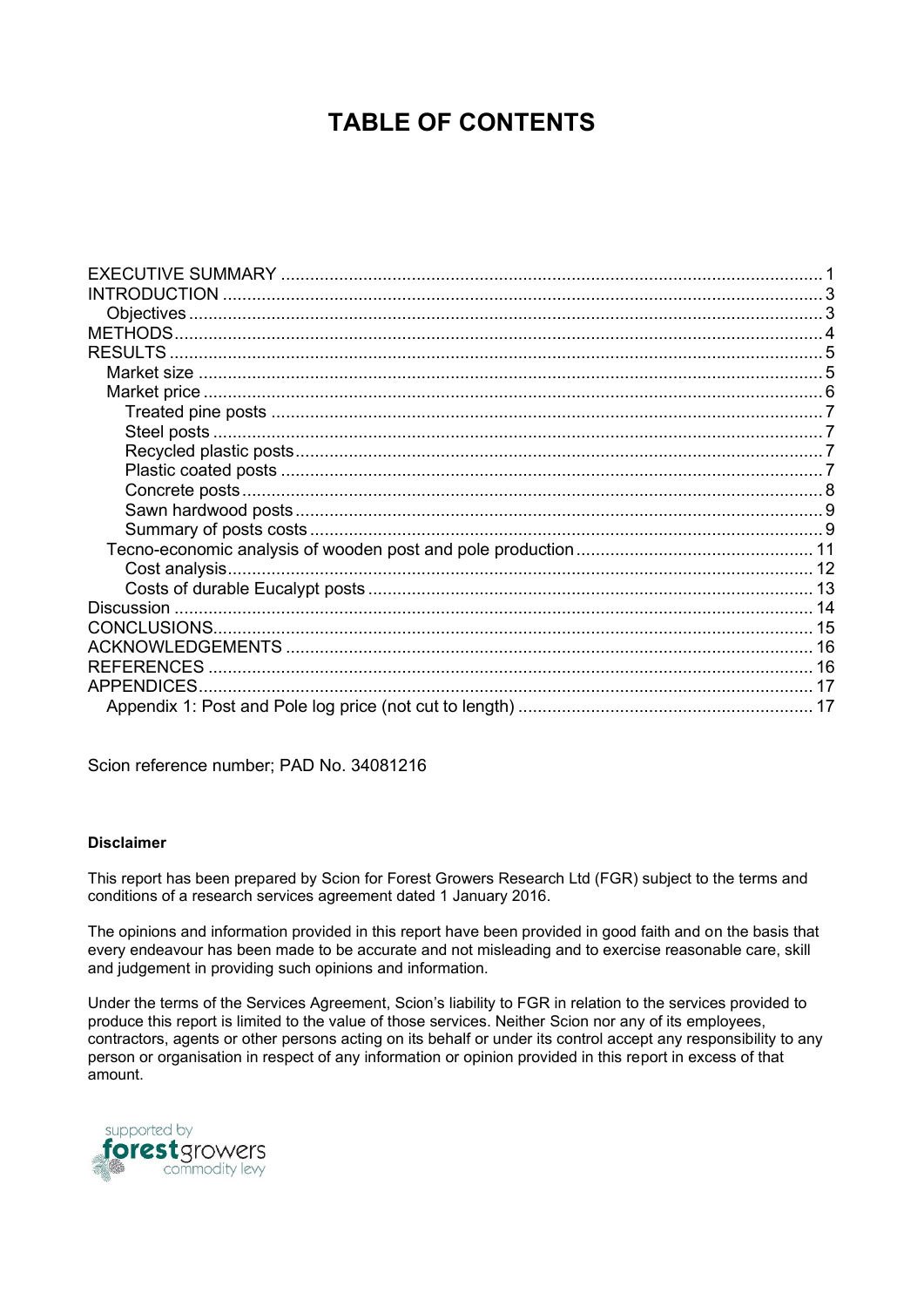### <span id="page-2-0"></span>**EXECUTIVE SUMMARY**

The volume of post and pole grade logs cut from New Zealand plantation forests is in the order of 400,000 cubic metres per annum. Some of this material goes to non-post uses and some volume (up to 28%) is lost during processing. The total volume of wooden posts and poles produced is estimated to be around 270,000 to 310,000 cubic metres per annum.

This study is intended to compare the potential for producing posts from durable eucalypt species with the well-established CCA treated wooden post market, as well as posts made from other materials. There are a wide range of non-wooden posts on the market, made from concrete, steel, recycled plastic and hybrids made from a mix of materials. Generally, these non-wooden posts have retail prices that are higher than the CCA treated wooden posts.

The costs of durable eucalypt posts were estimated to be \$890 per cubic metre when the costs of growing and processing, including profit margin were included. CCA treated pine posts and nonwood post retail prices were estimated.

|                                                                                                  | <b>CCA</b><br>pine | <b>Durable</b><br>Eucalypt* | <b>Steel</b> | <b>Concrete</b> | <b>Plastic</b> | Wood /<br>plastic | Wood /<br>concrete |
|--------------------------------------------------------------------------------------------------|--------------------|-----------------------------|--------------|-----------------|----------------|-------------------|--------------------|
| <b>Retail price;</b><br>$1m3$ wooden<br>posts or<br>equivalent<br>number of non-<br>wooden posts | \$741              | \$890                       | \$1,749      | \$2,029         | \$1,202        | \$1,006           | \$1,470            |

\*estimated

Non-CCA treated posts have the advantage of being acceptable for use on organic farms and orchards and should be easier to recycle or dispose of after their useful life is over. End of life disposal costs for CCA treated posts are likely to be around \$75 per cubic metre.

Given the estimates available on the area of organic farming and horticulture, the potential demand for non-CCA treated posts was calculated. In total there could be a demand for up to 17.000m<sup>3</sup> of non-CCA treated wooden post per annum with the bulk of this driven by vineyards, as they have high numbers of posts per hectare and comparatively high breakage / turnover rates. Additionally, the New Zealand wine industry is aiming to achieve zero waste to landfill by 2050 (New Zealand Winegrowers, 2021), which will provide additional demand for non-CCA posts.

Due to the predominance of vineyards in the volume of posts demanded, much of the non-CCA wooden post demand is expected to be in Marlborough, as it has almost 70% of the total national area in vineyards with expansion in recent years being several hundred hectares per annum.

Taking the eucalypt tree crop harvest volumes predicted from a 20-year rotation and the assumed conversion factors likely to be achieved it was estimated that a forest harvest area of 60 ha per annum would be required to meet the post demand from organic growers. This implies a total forest estate dedicated to growing durable eucalypt posts of around 900ha. The Nelson / Marlborough demand is currently around 11 to 12,000  $m^3$  per annum.

Based on this analysis making durable Eucalyptus posts that are cost competitive with non-wood options is possible.

A further consideration is the green-house gas footprint of the various options. Posts made of concrete and steel will inevitably (due to the high energy intensity fossil fuel (coal) based processes used to make them) have a higher GHG footprint than posts made of wood (which are a medium-term store of carbon). The heat in the form of steam used in a post treatment system will largely come from post peelings which are a low carbon fuel. The ecological footprint of plastics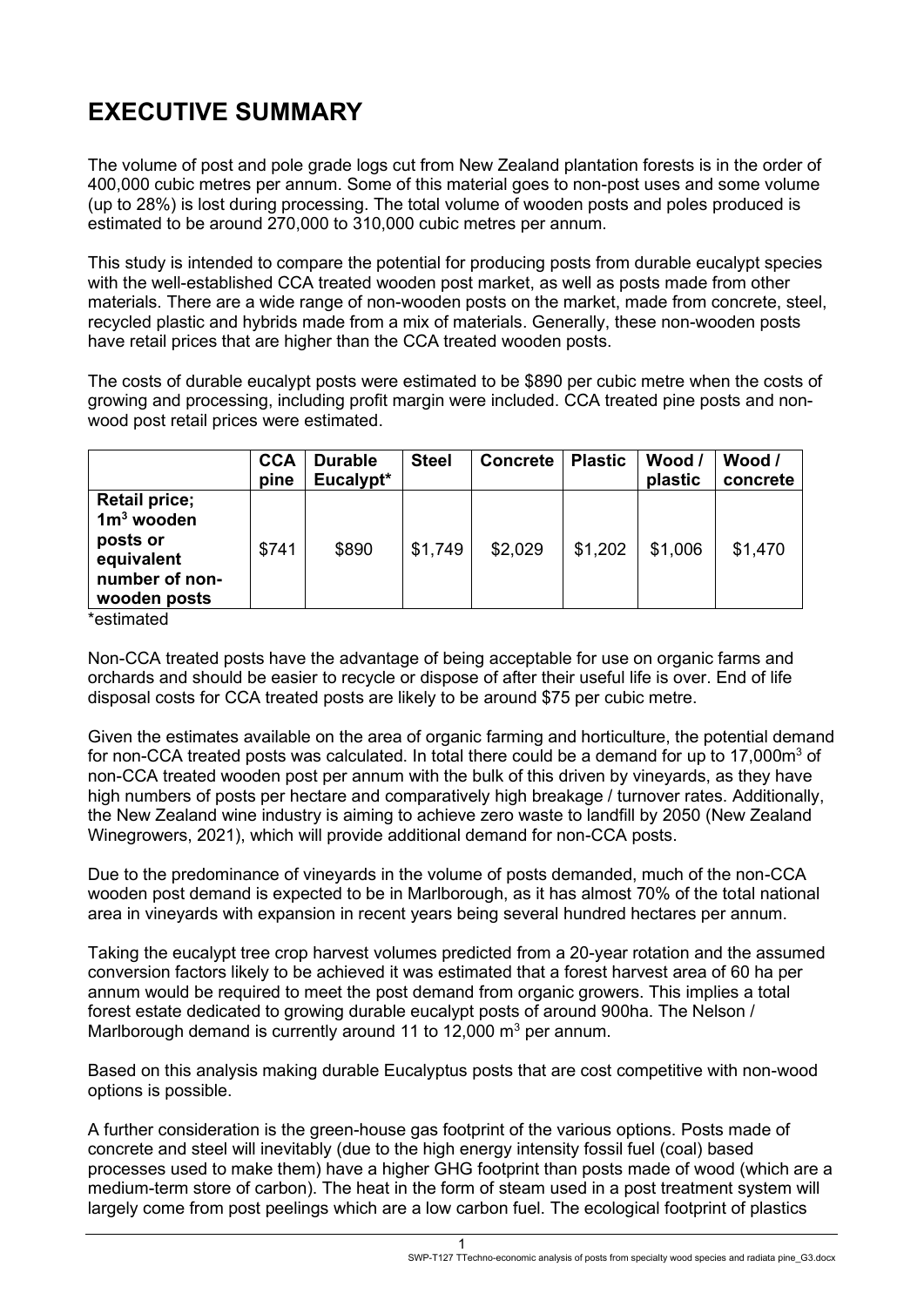posts is less clear, they are made from a waste stream and so reduce volume to landfill but will require heat to melt the plastic prior to it being formed into posts. There is the potential to recycle the plastic posts again should they be damaged whilst in service. There is likely to be some end of life disposal of all posts, regardless of type. However, the LCA of the various routes was not a focus of this analysis but may be of merit at a later stage.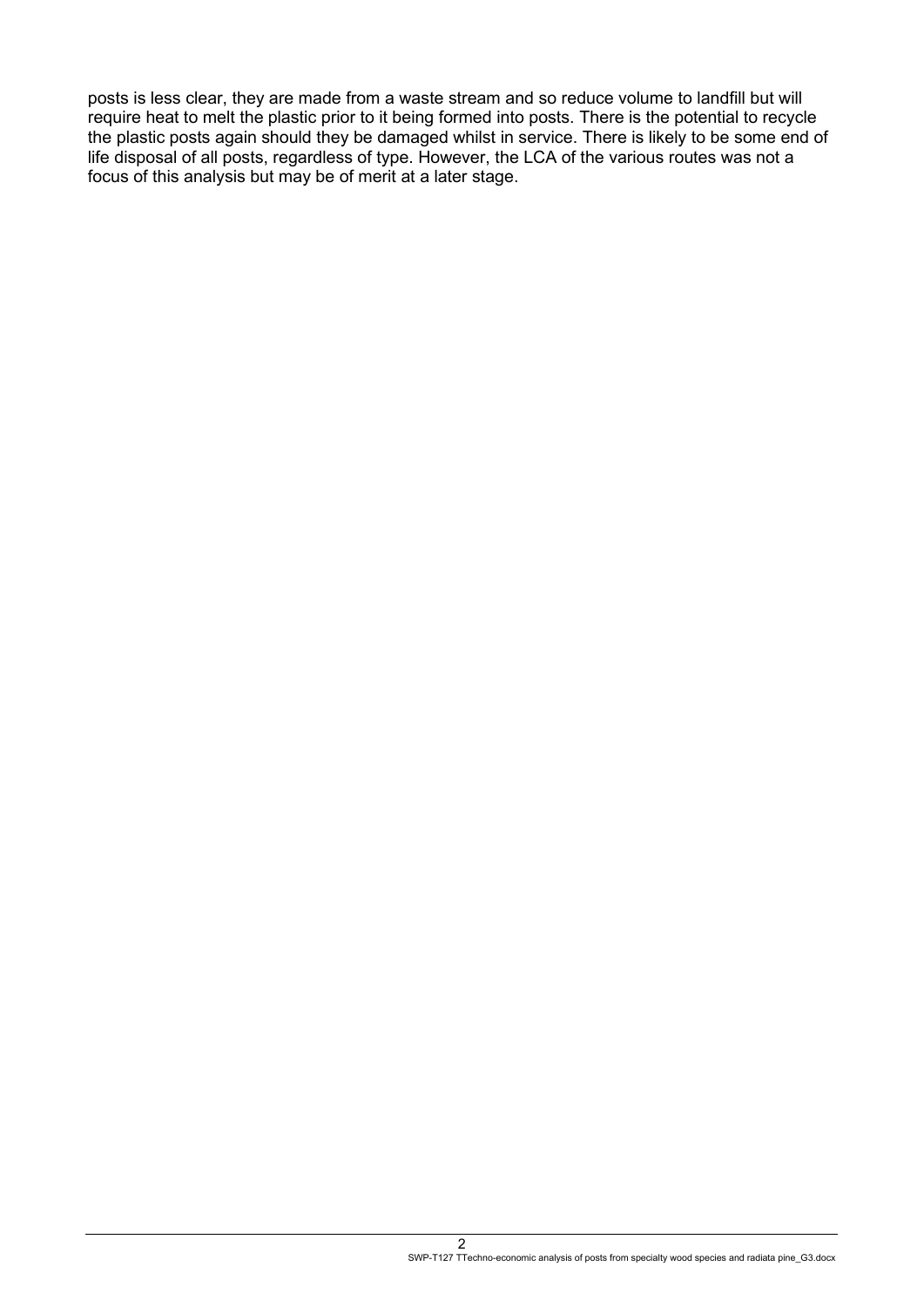# <span id="page-4-0"></span>**INTRODUCTION**

The production of posts is a small but significant part of New Zealand forestry and wood products industry.

The volume of posts and pole grade logs harvested has been estimated as being in the order of 400,000 cubic metre per annum consistently for several years (NZFOA, 2020). This figure is an estimate, as there is little hard data publicly available on the post and pole processing industry. This puts the post and pole log market at around 1.2% of the current NZ log harvest of around 36M  $m<sup>3</sup>$  per annum. The processing loss from roundwood logs to posts can be up to 30% (industry figure), giving a volume of posts sold of around 290,000  $m<sup>3</sup>$  per annum. For context, the conversion losses from saw logs to sawn lumber can be 40 to 45%.

The Scion Wood Processing database has 35 post and pole yards identified, spread from Northland to Southland. This database is not considered to be 100% complete. However, it does indicate the scale and the wide distribution of the sale and use of posts and poles across New Zealand. Not all of the sites selling wooden post and poles are noted as having a treatment plant.

A recent study (van Bruchem, 2020) has put the post and pole market (agriculture and horticulture) at around 270,000 to 310,000 cubic metres per annum. The difference between the volume of post logs sold from forests and finished post products sold is due to processing losses (breakage and peeling) and some post and pole logs going to CCA treated battens and piles.

There are posts made from a wide range of material sold into the post and pole market, apart from CCA treated radiata pine. These include; steel, concrete, recycled plastic and some hybrids that have a wooden core and plastic or concrete outer.

There is a demand for posts that do not contain CCA chemicals from organic farms and orchards. Further, where posts are prone to breakages (vineyards) there can be issues with accumulation of broken / waste CCA treated wooden posts (Davies, 2016) that are difficult to dispose of. This can be high in vineyards where mechanical harvesting of grapes is practised. The New Zealand wine industry is aiming to achieve zero waste to landfill by 2050 (New Zealand Winegrowers, 2021). Finding alternatives to CCA treated posts is a key aspect of this. New Zealand Winegrowers has a CCA Working Group which developing an industry document outlining alternatives to CCA posts.

The issue of acceptance for use on organic farms does not affect posts made from steel, plastic and concrete, but they tend to be more expensive than CCA pine posts (Organic Aotearoa NZ, 2010). For concrete and steel posts recycling is possible at end of life. The plastic posts should also be recyclable as should the plastic / wood hybrids and the concrete wood hybrids, although the concrete / wood hybrids may present some challenges with separating the wood and concrete completely.

An alternative to be considered is the use of naturally durable Eucalyptus species (*E. bosistoana*, *E. globoidea* and *E. quadrangulata*) as a substitute for CCA treated pine posts (Millen et al 2018).

### <span id="page-4-1"></span>**Objectives**

The objectives of this work are to;

- describe the markets for posts and poles (both CCA-treated radiata and durable Eucalypts)
- conduct Techno-economic analysis of production of treated radiata and durable Eucalypt posts using the WoodScape model.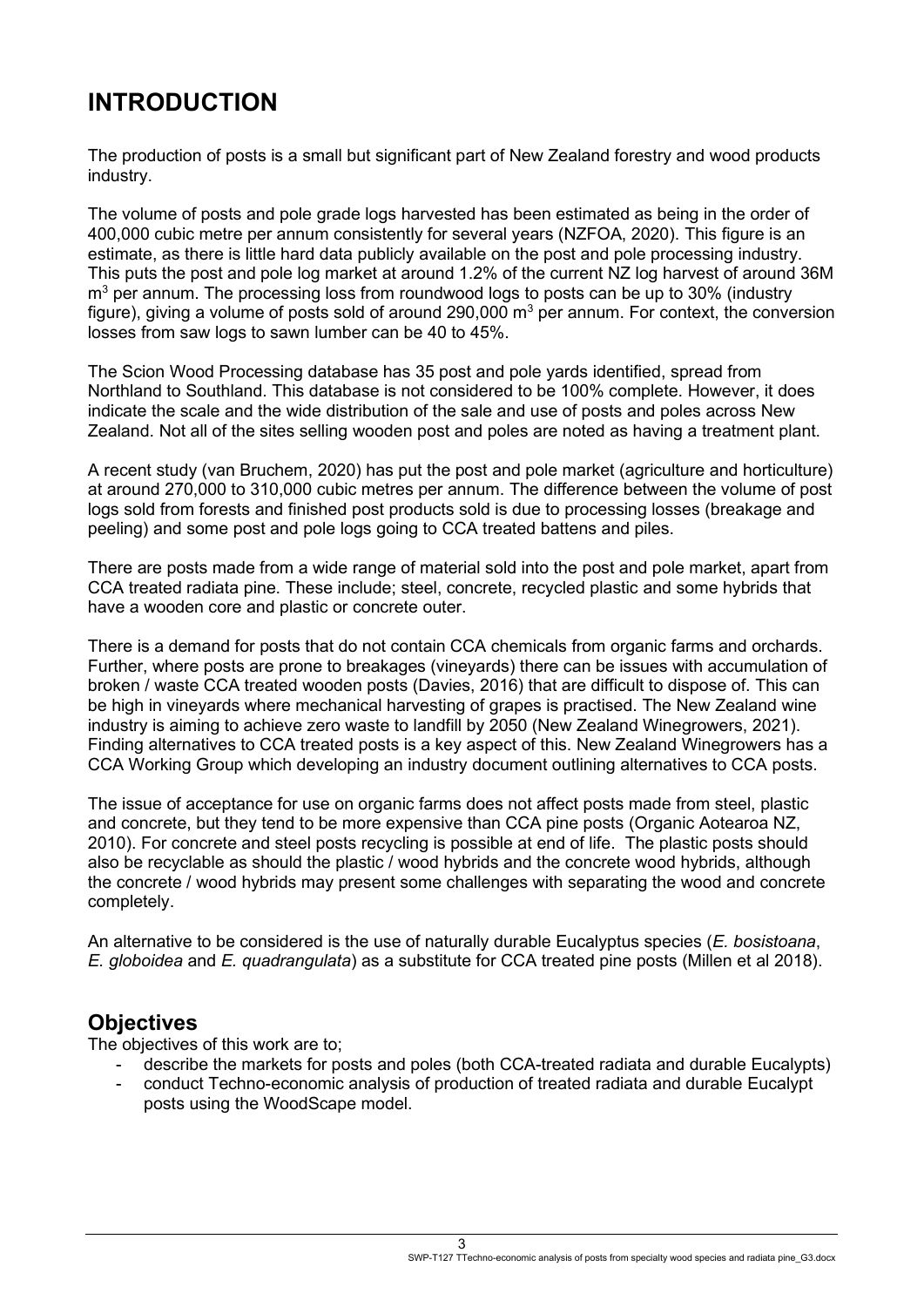## <span id="page-5-0"></span>**METHODS**

The first part of the study involved an online search for post prices. The absence of direct reference to suppliers and manufacturers is deliberate, to avoid issues with prices having changed. Prices were summarised by; size, and the type of materials the posts were made from.

A literature search on the post market was also conducted, a key resource is the thesis published in late 2020 by van Bruchem.

Some of the market for posts is interpreted from areas of land in particular uses (New Zealand Winegrowers Inc., 2018 and 2020), the number of posts estimated to be used per hectare (van Bruchem, 2020 and industry estimates)

Information on CCA treatment costs were also sought from industry sources.

The costs of growing posts using a durable eucalypt species were estimated using some industry growth models and forest crop costs calculator. Harvesting and transport costs were derived using Scions Harvesting and Transport Cost Calculator which is derived from the calculators produced for Forest Growers Research (Blackburn, 2009, Riddle 1994).

Capital and operating costs for post and pole yards were obtained from industry sources and two types of post and pole operations were added to the WoodScape model (Jack et al, 2013);

- Radiata CCA treated posts
- Durable eucalypts

The WoodScape model was used to estimate the financial returns (return on capital employed (ROCE)) for making posts under a range of feedstock and post price scenarios.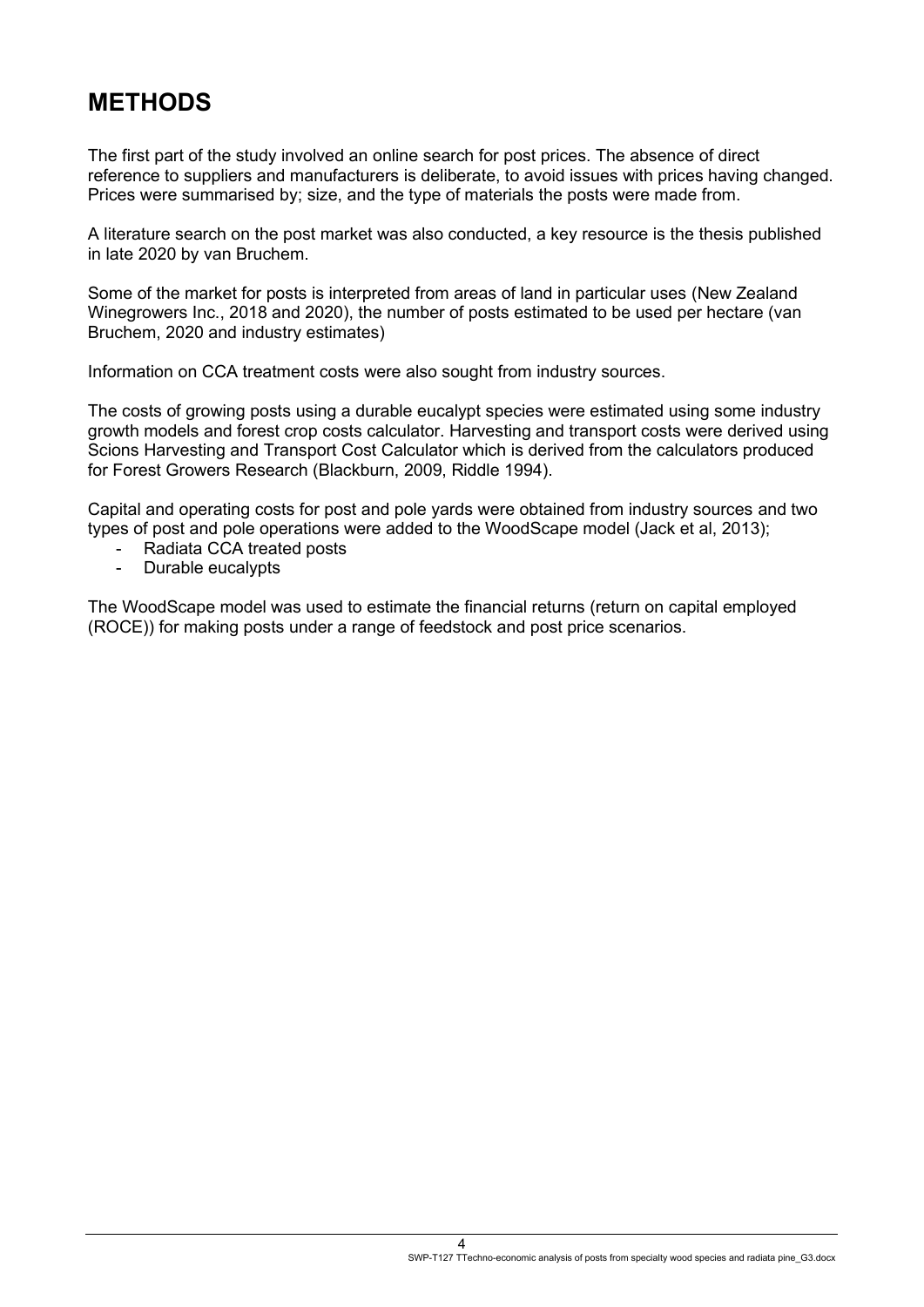# <span id="page-6-0"></span>**RESULTS**

### <span id="page-6-1"></span>**Market size**

The total market for logs used for posts and poles is in the order of 400,000 cubic metres per annum (NZ FOA, 2020). The size of the post market was estimated at being between 270,000 and 310,000 cubic metres (von Bruchem, 2020). The difference between the volumes sold as post and pole logs and the volume of posts poles produced is due to a number of factors;

- Some of the post and pole grade logs going into piles, battens, sawn material and retaining walls etc.
- Production losses from defects, breakage and rounding the posts with a lathe (up to 30%)
- Debarking losses (which can  $~5\%$  of the log volume (excluding bark).

The price paid for posts and poles from *Pinus radiata* forests, delivered to a manufacturing / treatment facility have varied from \$77 to \$103 per green tonne (delivered to a mill) over the last 8 years (Figure 1).

The average price for the last 12 months has been \$97 per green tonne and \$99 per green tonne for both 24 and 36-month periods. The 5-year average is \$94.



Figure 1 – post and pole log prices (average delivered; \$ per green tonne)

\*Source data; AgriHQ.

Significant post and pole producing regions are Northland, Central North Island, coastal / western Southern North Island (Santoft etc.) and Nelson. Coastal and sand dune forests are preferred sources due to the higher density wood and small branches often associated with these sites.

The total demand for posts was estimated by van Bruchem as being  $290,000$  m<sup>3</sup> per annum, with the bulk of this (85%) from the pastoral sector.

Much of this demand is spread widely across New Zealand as it is from pastoral grazing.

Other areas have concentrated demands due to the presence of a particular land use. An example being vineyards in Marlborough. Marlborough has an estimated 27,808 ha of productive vineyards (69% of NZs total vineyard area). The use of posts in vineyards is intensive, estimated at 580 to 600 posts per ha (grazing farmland averages around 20 posts per ha). In vineyards replacement posts are required at a rate of up to 4 to 5% per annum (Davies, 2016) largely due to breakage and some deterioration with age. This gives a demand in Marlborough for around 640,000 posts per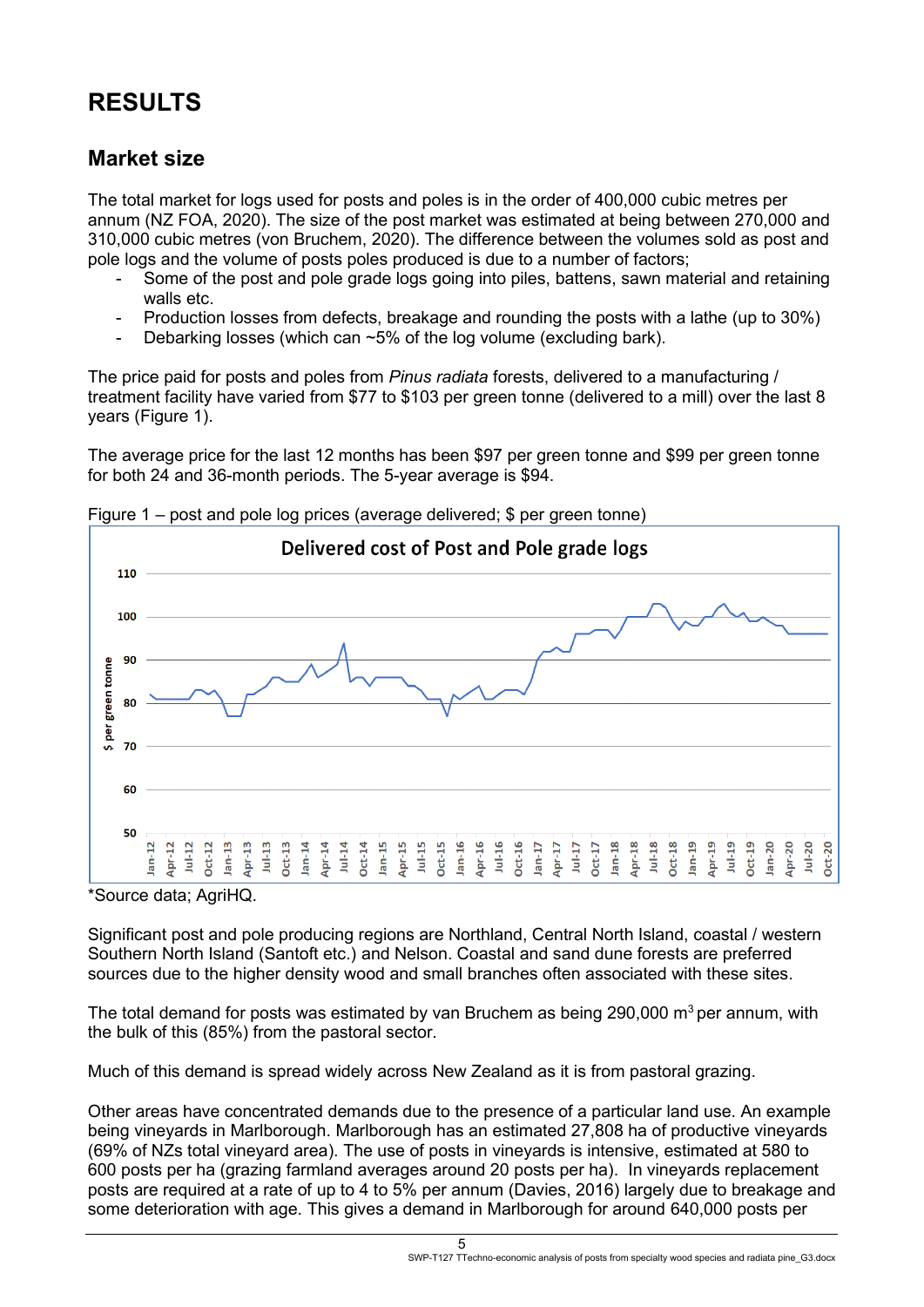annum or  $14.200 \text{ m}^3$  per annum of posts. Nationally the demand for vinevard posts could be 924,000 posts (approximately 20,000  $m<sup>3</sup>$ ). This does not include posts required for new vineyards. The area of land used for grape growing has been expanding at a rate of around  $2.5\%$  ( $\sim$ 1,000 ha.) per annum nationally. This level of expansion implies a demand of over 400,000 posts (8,800 m<sup>3</sup>) per annum.

Therefore, the national demand just from vineyards for posts could be 1,400,000, or 31,000  $\mathrm{m}^3$ . Of this around 1,000,000 posts (23,000  $m<sup>3</sup>$ ) would be in Marlborough. There is some uncertainty around the ability of the expansion of vineyards to continue to expand at the current rate, simply due to the availability of suitable land.

Given the issues with use and disposal of CCA treated posts there will be some of this total demand that is for non-CCA posts, and this is likely to increase in future, as wine growers aim to reduce, or eliminate their waste to landfill.

Van Bruchem's study estimated that the total demand for posts from organic farms and horticulture was likely to be between 6,000 and 14,000  $\text{m}^3$  per annum.

Organic Winegrowers NZ claim that over 10% of New Zealand wineries hold organic certification, but do not provide figures on the area this represents. If the 10% was applied to the national demand it would imply a demand from wine growers for non-CCA posts of around 140,000 individual posts or  $3,100 \text{ m}^3$  of post material.

The area of organic farming and horticulture in New Zealand has been estimated at around 94,000 ha, with 71,800 in grazing land and 22,200 in horticulture. Given these figures and their very different intensity of posts per ha, an estimate of the demand for non-CCA posts can be made (at a national level). The demand for non-CCA posts from organic grazing land is likely to be in the order of 75,000 post per annum (1,600  $m^3$  per annum) and from organic horticulture it is estimated to be 515,000 posts (11,000  $m^3$  per annum).

The total market for non-CCA posts is difficult to estimate but a low-end estimate would be in the order of 6,000 to 7,000 cubic metres per annum, with the bulk of this driven by vineyards. A highend estimate could be 17,000  $m<sup>3</sup>$  per annum. Due to the predominance of vinevards in the volume of posts demanded, much of the non-CCA wooden post demand is expected to be in Marlborough, as it has almost 70% of the total national area in vineyards.

The high-end volume of posts could be produced from an estate of around 1,100 ha of durable Eucalypts, assuming a post yield of around 350 to 400  $\text{m}^3$  per ha per annum and rotation of 20 years and harvesting 55 ha per annum. Due to the dominance of the Nelson Marlborough region is wine growing the demand there could be 11 to 12,000  $m<sup>3</sup>$  per annum, which could be sourced from an estate of around 860 ha at a harvest rate of 42 ha per annum.

### <span id="page-7-0"></span>**Market price**

There are several types of posts used for agricultural fencing and horticultural crop trellis systems (plant and crop supports) that are not CCA treated wood. There are a mix of steel, concrete, recycled and hybrid or mixed material posts made from wood / plastic and wood / concrete being produced in New Zealand and Australia.

CCA treated posts are not accepted for use on organic farms and orchards which drives some of the market for non-CCA posts. Another potential issue is the disposal of CCA treated wood after its useful life is over.

A summary of retail prices by size and type is outlined in the following section.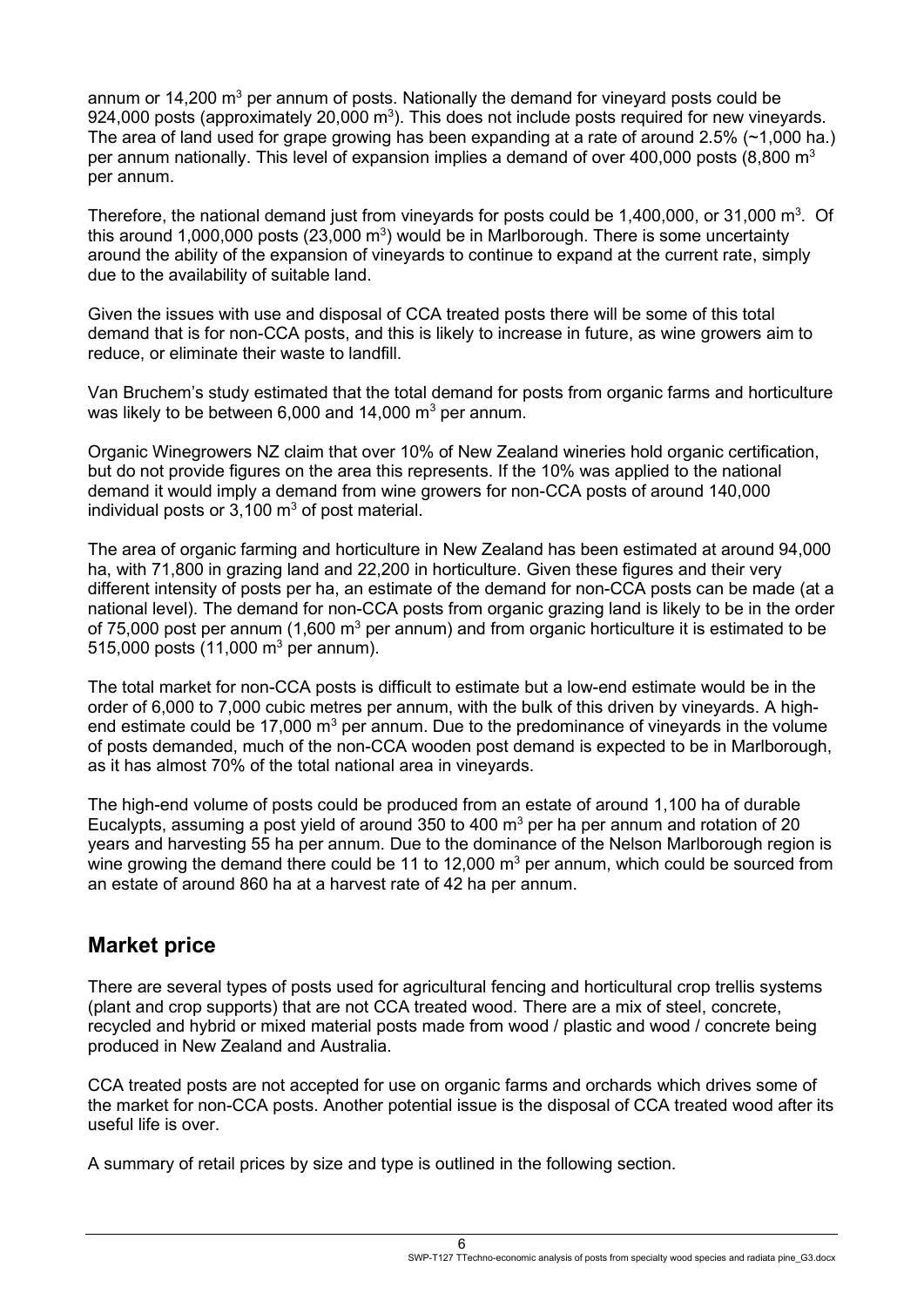#### <span id="page-8-0"></span>**Treated pine posts**

The most common type of post sold for farm and orchard fencing and crop supports are CCA treated radiata pine. The prices for these (Table 1) were sourced from price lists obtained from an internet search.

|           | Length           |                  |                  |                  |                  |  |  |  |
|-----------|------------------|------------------|------------------|------------------|------------------|--|--|--|
| Diameter, | 1.8 <sub>m</sub> | 2.1 <sub>m</sub> | 2.4 <sub>m</sub> | 2.7 <sub>m</sub> | 3.0 <sub>m</sub> |  |  |  |
| mm        |                  |                  |                  |                  |                  |  |  |  |
| 75        | 8.88<br>S        | \$<br>9.56       | 11.86<br>\$      | \$12.68          | 15.58<br>S       |  |  |  |
| 100       | 12.16            | 12.95<br>\$      | 16.91<br>\$      | \$16.92          | 20.30<br>\$      |  |  |  |
| 125       | 12.05<br>S       | \$<br>14.31      | 16.82<br>\$      | \$20.31          | 23.61<br>\$      |  |  |  |
| 200       | 33.00<br>S       | 39.00<br>\$      | 45.00<br>\$      | \$55.37          | 64.50<br>S       |  |  |  |

Table 1 - average CCA treated post prices (retail per post with buyer pick-up)

#### <span id="page-8-1"></span>**Steel posts**

There are a few different steel post options available with several being sourced from Australia. A driver for steel posts in Australia is the presence in some areas of termites. Steel posts are typically more expensive than CCA treated posts (Table 2).

|             | Length           |                                      |             |                  |  |  |  |  |
|-------------|------------------|--------------------------------------|-------------|------------------|--|--|--|--|
| Diameter,   | 1.8 <sub>m</sub> | 2.1 <sub>m</sub><br>2.4 <sub>m</sub> |             | 2.7 <sub>m</sub> |  |  |  |  |
| mm          |                  |                                      |             |                  |  |  |  |  |
| 51          | 10.10<br>\$      | 11.79<br>\$                          | 13.11<br>\$ |                  |  |  |  |  |
| 63          |                  | 14.60<br>\$                          | 16.55<br>\$ |                  |  |  |  |  |
| 72          | 12.37<br>\$      | 14.43<br>\$                          | 16.15<br>\$ |                  |  |  |  |  |
| <b>72 S</b> | 21.56<br>\$      | 25.16<br>\$                          |             |                  |  |  |  |  |
| 80          | 16.00<br>\$      | 18.70<br>\$                          |             | 57.20<br>\$      |  |  |  |  |

Table 2 - average steel post prices (retail per post with buyer pick-up)

#### <span id="page-8-2"></span>**Recycled plastic posts**

There are several different producers of posts made from recycled plastic (polyethylene) in New Zealand and Australia. These posts typically cost more than CCA treated posts (Table 3).

Table 3 - average recycled plastic post prices (retail per post with buyer pick-up)

|           | Length           |                  |                  |                  |                  |  |  |
|-----------|------------------|------------------|------------------|------------------|------------------|--|--|
| Diameter, | 1.8 <sub>m</sub> | 2.1 <sub>m</sub> | 2.4 <sub>m</sub> | 2.7 <sub>m</sub> | 3.0 <sub>m</sub> |  |  |
| mm        |                  |                  |                  |                  |                  |  |  |
| 75        | 9.72<br>\$       | 10.98<br>\$      | 12.55<br>\$      | 14.12<br>\$      | 15.69            |  |  |
| 100       | 16.71<br>\$      | 19.43<br>\$      | 22.32<br>S       | 25.11            | 27.90            |  |  |
| 125       | 26.11<br>S       | 30.51<br>\$      | 34.87<br>J       | 39.23<br>\$      | 43.59<br>S       |  |  |
| 200       | 66.95<br>\$      | 78.11<br>\$      | 89.27<br>ጦ       | 100.43<br>S      | 11.59            |  |  |

#### <span id="page-8-3"></span>**Plastic coated posts**

A product made in Australia that meets the requirements of organic farming is an untreated pine post that is encased in a thick layer of polyethylene. This product is called Woodshield (Figure 2). The plastic layer is recycled polyethylene and is around 4 to 6mm thick. The end caps are thicker – allowing some mechanical driving of the posts.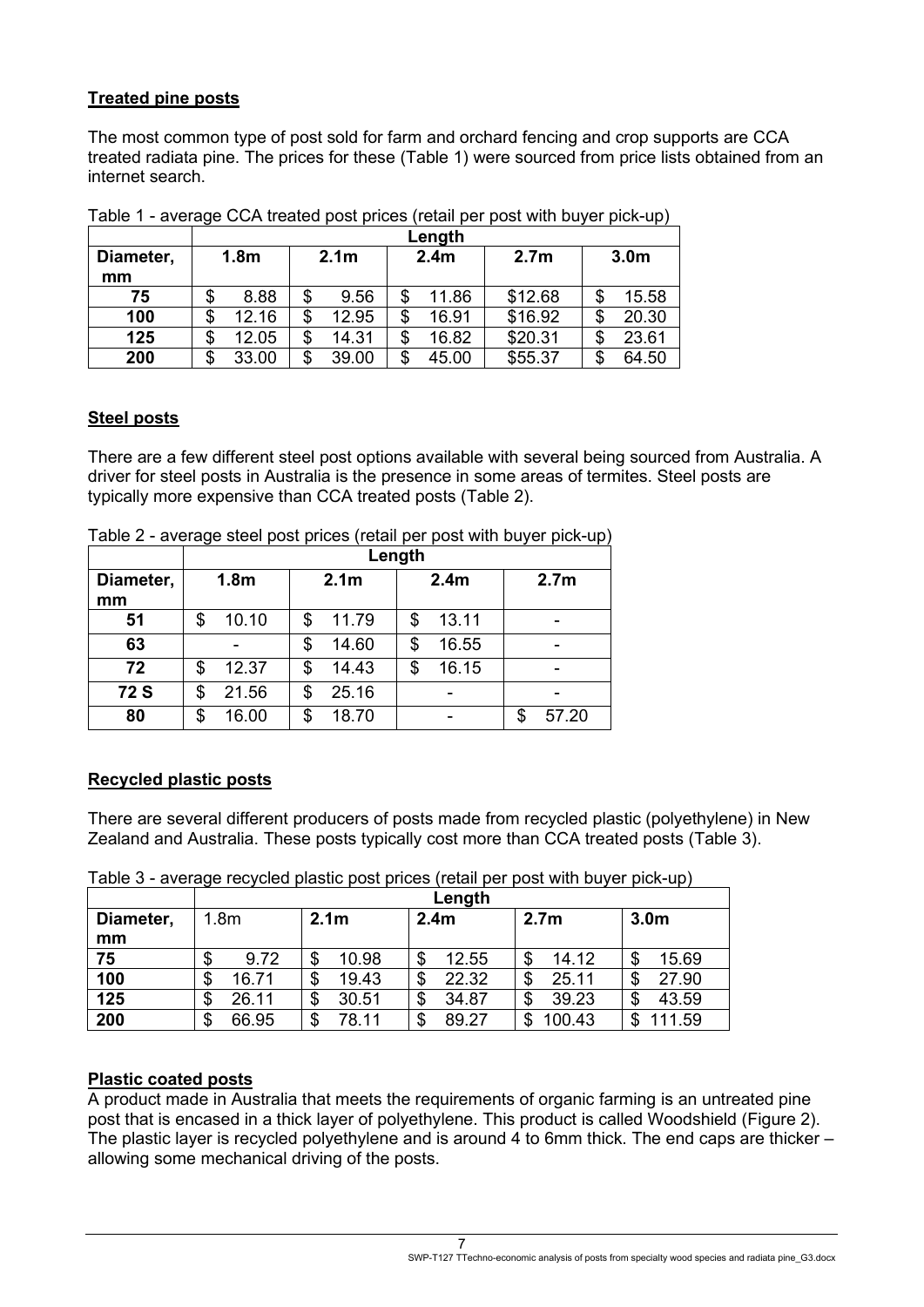Figure 2 – hybrid wood / plastic (WoodShield) posts

Image source; Stuff.co.nz

The hybrid wood plastic posts (Table 4) are more expensive than CCA treated posts.

|           |                  | Length |                  |       |                  |       |                  |       |  |
|-----------|------------------|--------|------------------|-------|------------------|-------|------------------|-------|--|
| Diameter, | 1.8 <sub>m</sub> |        | 2.1 <sub>m</sub> |       | 2.4 <sub>m</sub> |       | 2.7 <sub>m</sub> |       |  |
| mm        |                  |        |                  |       |                  |       |                  |       |  |
| 83        |                  | 8.48   | S                | 9.79  |                  | 10.61 |                  | 12.41 |  |
| 100       |                  | 16.86  |                  | 18.99 |                  | 21.11 |                  |       |  |
| 120       |                  | 21.25  |                  | 24.80 |                  | 28.34 |                  | -     |  |

Table 4 - average wood / plastic hybrid post prices (retail per post with buyer pick-up)

#### <span id="page-9-0"></span>**Concrete posts**

Concrete posts (equivalent strength as opposed to equivalent diameter) are also more expensive than CCA treated posts (Table 5).

Table 5 - average concrete post prices (retail per post with buyer pick-up)

|           | Length           |                  |                  |                  |  |  |  |
|-----------|------------------|------------------|------------------|------------------|--|--|--|
| Diameter, | 1.8 <sub>m</sub> | 2.1 <sub>m</sub> | 2.4 <sub>m</sub> | 2.7 <sub>m</sub> |  |  |  |
| mm        |                  |                  |                  |                  |  |  |  |
| 70        | 18.36            | 21.44            | 24.64            | 27.66            |  |  |  |
| 90        | 28.69            | 33.45            | 38.29            | 43.05            |  |  |  |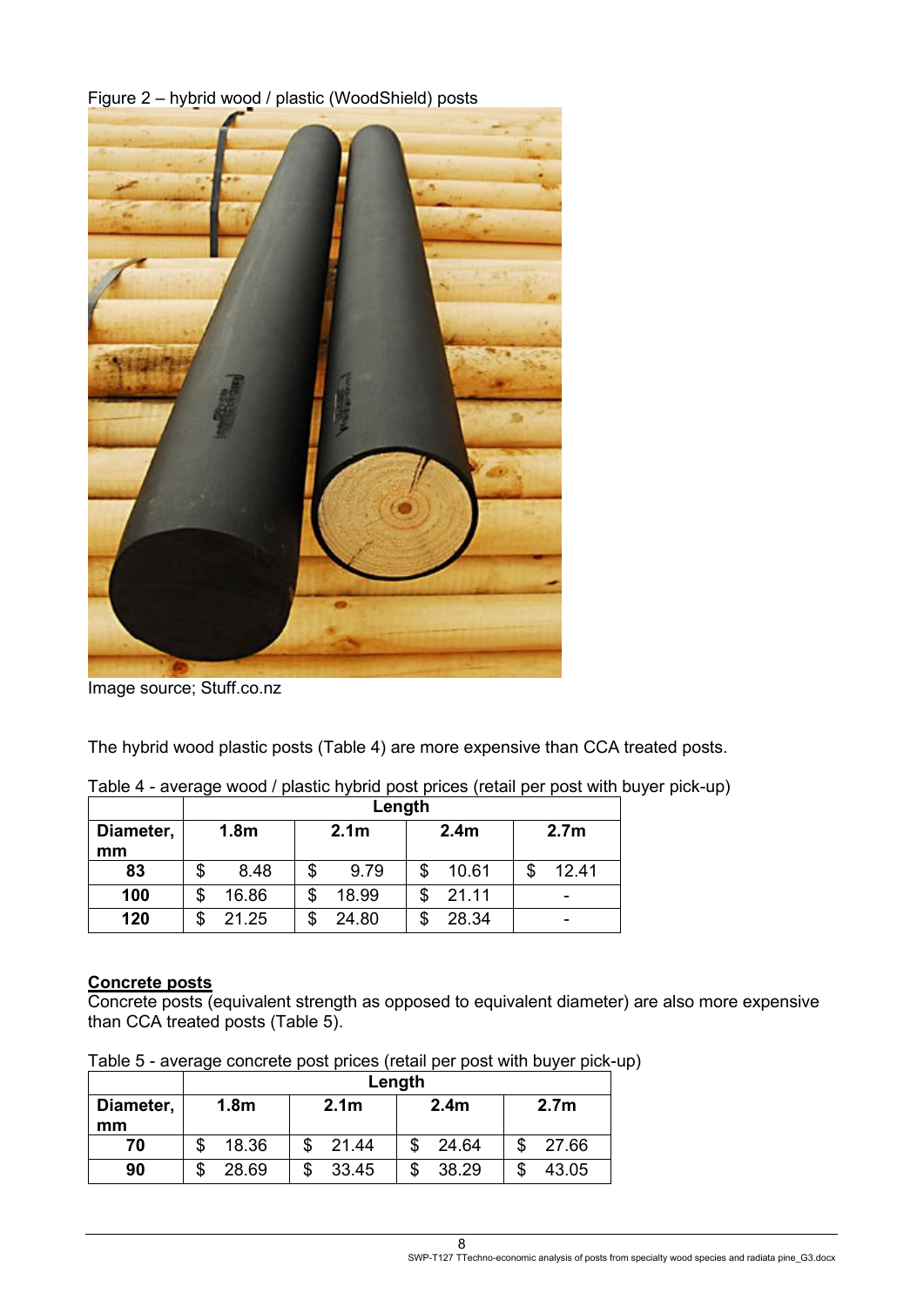#### <span id="page-10-0"></span>**Sawn hardwood posts**

Sawn hardwood post prices (Table 6) were found, with 100x100mm posts at varying lengths being available in small quantities.

Table 6 – sawn eucalypt post prices

|                  | Length  |                     |                   |         |  |  |
|------------------|---------|---------------------|-------------------|---------|--|--|
| <b>Dimension</b> | .8m     | 2.1 <sub>m</sub>    | 2.4 <sub>m</sub>  | 2.7m    |  |  |
| 100mm x 100mm    | \$23.25 | ሶሳን<br>- 1 に<br>DL. | ৫০ 1<br>.00<br>აა | \$34.87 |  |  |

#### <span id="page-10-1"></span>**Summary of posts costs**

The approximate average retail costs of posts made from the various materials by length and diameter are shown in Figures 3, 4, 5 and 6.





CCA treated posts are typically the cheapest option. The sawn hardwood posts were typically more expensive than other options, except for steel posts.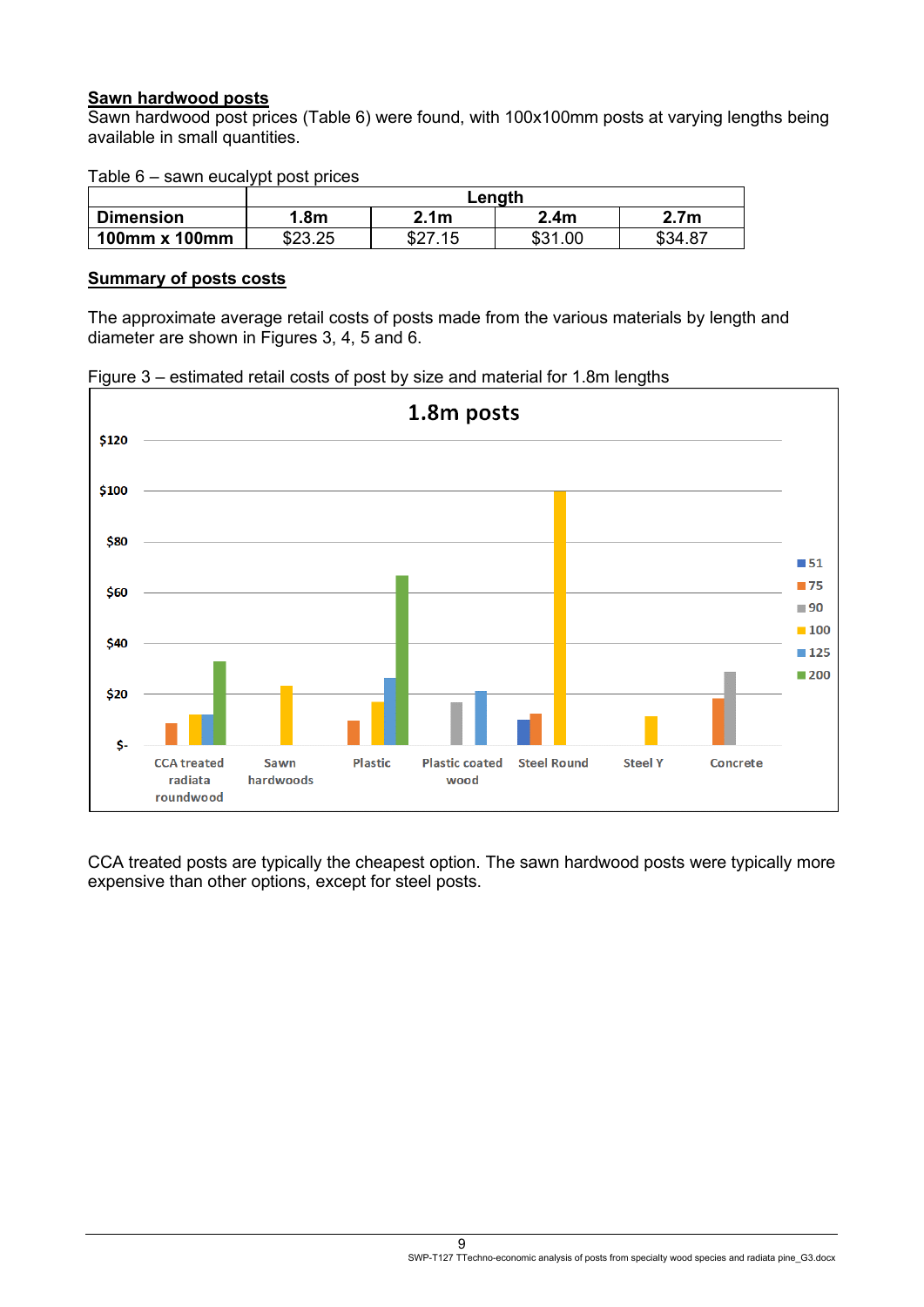

Figure 4 - estimated retail costs of post by size and material for 2.1m lengths



Figure 5 - estimated retail costs of post by size and material for 2.4m lengths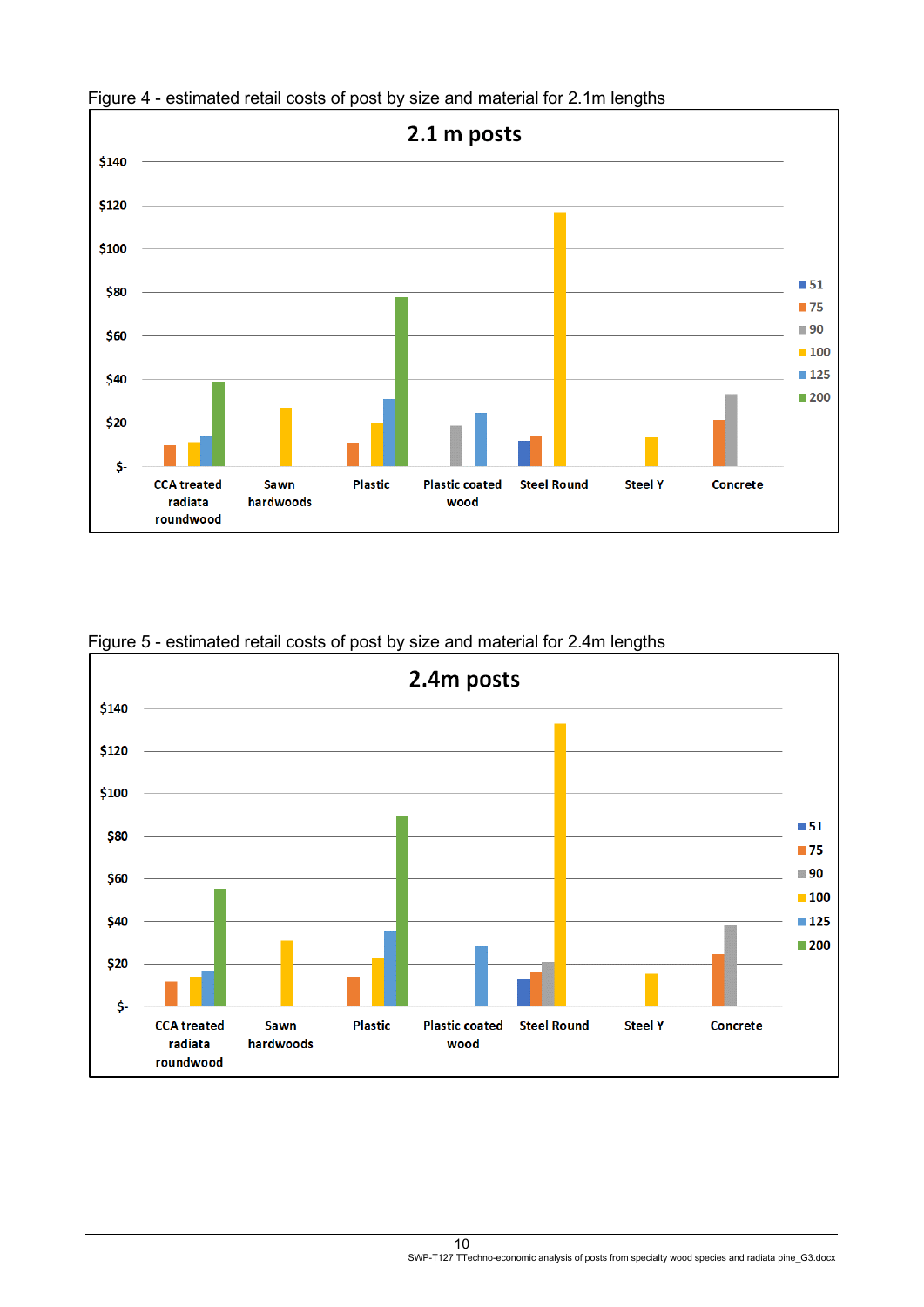

Figure 6 - estimated retail costs of post by size and material for 2.7m lengths

The retail prices of a range of different post and pole options have been summarised (Table 7). These prices are for 1  $m^3$  of post of 2.4m in length and 100mm in diameter assuming a wooden post, or the equivalent if in a product such as steel or concrete which may have different dimensions for the same strength. One cubic metre of wooden posts of this dimension is the equivalent of 53 posts, so the cost for non-wood posts in Table 6 are for the equivalent number of posts (53).

Table 7 – generalised costs of posts ( $1m<sup>3</sup>$  of wooden posts or equivalent number of non-wooden posts)

|                                        | <b>CCA pine</b> | <b>Steel</b> | <b>Concrete</b> | <b>Plastic</b> | Wood<br>plastic | Wood /<br>concrete |
|----------------------------------------|-----------------|--------------|-----------------|----------------|-----------------|--------------------|
| <b>Retail price;</b><br>$1m3$ of posts | \$741           | \$1,749      | \$2,029         | \$1,202        | \$1,006         | \$1,470            |

The CCA pine posts are clearly cheaper than any other option, with the recycled plastic post and post with a wooden core covered in recycled plastic being the next cheapest option. These costs do not include any disposal cost.

No prices were found for round durable hardwood posts. Sawn square hardwood posts of 100mm by 100mm and lengths of 1.8, 2.1, 2.4 and 2.7m length were retailing for around \$1270 to \$1290 per m<sup>3</sup>. This makes them cheaper than steel, concrete and concrete hybrids, similar to plastic and more expensive than wood plastic hybrids and CCA pine.

### <span id="page-12-0"></span>**Tecno-economic analysis of wooden post and pole production**

The use of durable eucalypts is not necessarily competing with CCA treated posts in some markets as the CCA posts are not acceptable on organic farms and orchards. The plastic steel and concrete posts are acceptable, and so the durable eucalypts posts are competing with the cheapest non-CCA treated product, which has a retail price of around \$1,000 per  $m<sup>3</sup>$  of 100mm diameter 2.4 m long posts.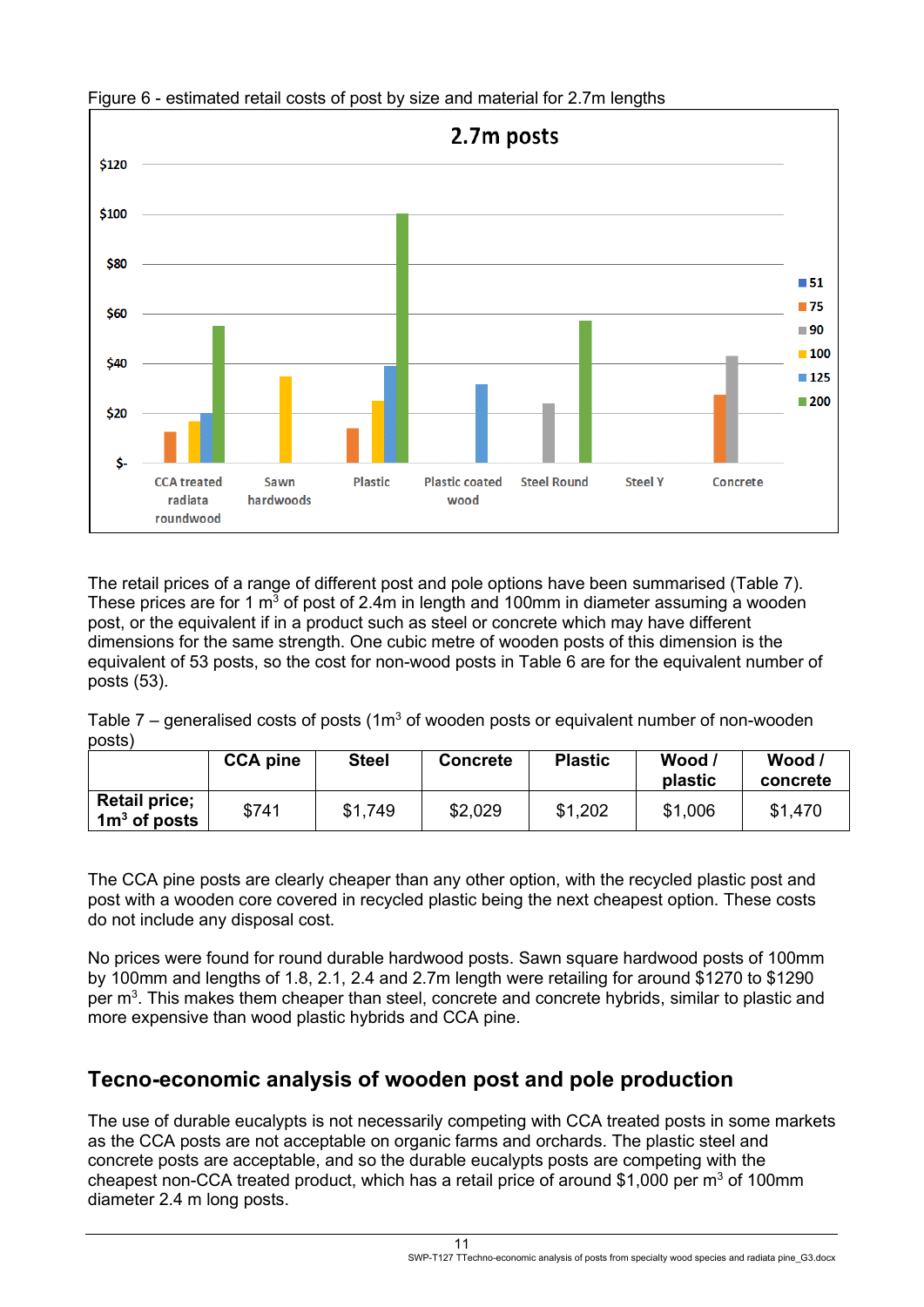#### <span id="page-13-0"></span>**Cost analysis**

Radiata pine - CCA treated posts

The cost of the raw material going into the radiata pine post and pole processing industry is well documented via the log prices published by grade. The current price averages around \$97 per green tonne (approximately \$101 per m<sup>3</sup>).

This is a key input into the WoodScape modelling of the financial performance of a post and pole treatment operation.

The returns from a CCA post treatment plant (producing 20,000  $\mathrm{m}^3$  of posts per annum), based on the feedstock cost of \$101 per  $m^3$  were estimated to be;

- ROCE 11.0%
- IRR 4.7%
- NPV -\$4,887,162
- Payback 10.6 years

Durable Eucalypt posts

The cost of producing posts from a durable Eucalypt crop was estimated by first modelling the growth rate of a regime designed to produce posts using a *Eucalyptus fastigata* growth model. The costs of producing the logs from this regime were then estimated using a excel based growing cost calculator.

Key inputs to the growing cost model were;

| Land cost              | \$8,000/ha                                   |
|------------------------|----------------------------------------------|
| Discount rate          | 6%                                           |
| Roading costs          | \$5.20 per $m^3$                             |
| Logging costs          | \$32.00 per $m^3$                            |
| <b>Transport costs</b> | $$19.20/m3$ (90km one way)                   |
| Site preparation       | \$840/ha                                     |
| Planting               | \$1,060/ha (tree stock \$722 / labour \$338) |
| Releasing              | \$640/ha (2 at \$320/ha each)                |
|                        |                                              |

The growth model assumed a harvest volume (TRV) of 600/m<sup>3</sup> per ha at age 20, with an initial stocking of 1,100 and a thinning at age 4 to 700 spha (Millen et al, 2020).

The crop produced a range of post products per stem (Table 8).

| sed, mm      | Length, m | <b>Number</b><br>of posts | <b>Delivered</b><br>price |       | <b>Delivered</b><br>price per<br>post |
|--------------|-----------|---------------------------|---------------------------|-------|---------------------------------------|
| 300          | 3.0       |                           | \$                        | 32.64 | \$32.64                               |
| 250          | 2.7       |                           | \$                        | 91.80 | \$22.95                               |
| 200          | 2.4       |                           | \$                        | 28.05 | \$28.05                               |
| 150          | 2.4       |                           | \$                        | 14.79 | \$14.79                               |
| 130          | 1.8       | 2                         | \$                        | 9.18  | \$4.59                                |
| <b>Total</b> |           | 9                         |                           |       | \$103.02                              |

Table 8 – Possible number and size of posts per stem – Eucalyptus post crop

The IRR of the crop based on the volume and prices assumed above was 8.2%.

The area of land established in durable eucalypts to supply the Marlborough organic producer market was estimated. This was based on a total demand of  $5,290 \text{ m}^3$ . Eucalypt forest crop modelling estimated it was possible to grow 600m<sup>3</sup>/ha with a recovery for post grade logs of 0.85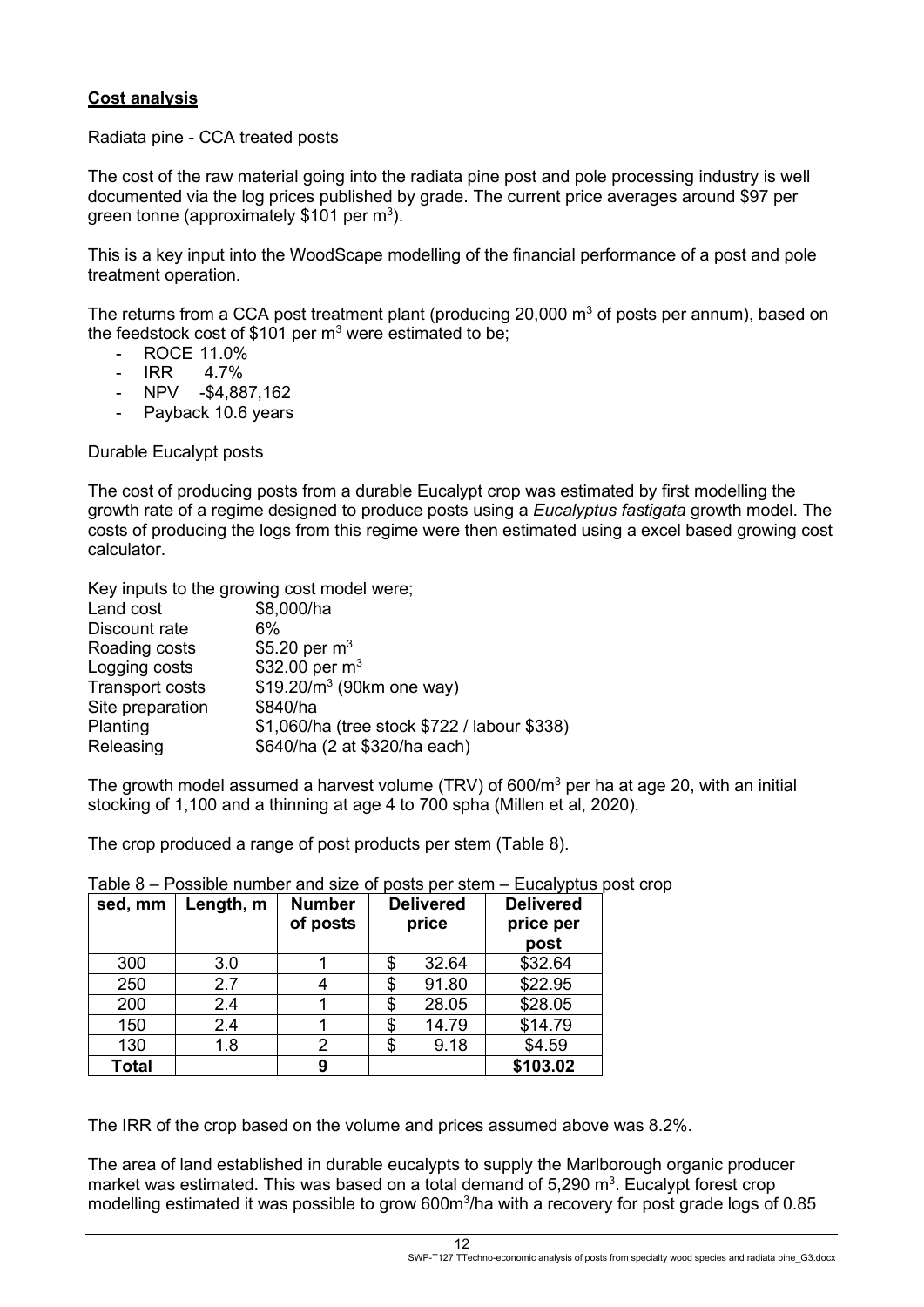and a conversion logs to post of 0.7. This gives a volume of post per ha of 357 m<sup>3</sup>. This equates to harvest of 15 ha per annum. Using a rotation of 20 years to grow the crop therefore requires a total planted estate of around 300 ha. This would be the minimum area required to supply the estimated current demand. As the crop would not be available for 20 years demand may have changed.

#### <span id="page-14-0"></span>**Costs of durable Eucalypt posts**

The cost of growing and delivering the Eucalypt post crop to a post processing yard; including roading, logging and transport was estimated to be \$115 per cubic metre, including a profit margin to the grower of 4%.

Converting the Eucalypt logs into posts by debarking and peeling of the sapwood whilst producing a smooth outer incurs losses in volume and incurs costs from labour, energy and capital inputs.

The WoodScape model was used to estimate the costs and returns from the processing of the logs into posts. The costs of the posts ex-mill yard were estimated to be in the order of \$445 per cubic metre and at this price the return on capital employed (ROCE) of the post manufacturing operation was 11.8%. This is not a high ROCE and may be insufficient to attract an investor, but it does indicate that under the assumptions used the operation would have a modest profit. The results are sensitive to changes in feedstock cost.

The ex-mill price of \$445 equates to a retail price (approximately) of \$890 per cubic metre. This is slightly more than expensive than CCA treated posts and slightly less than the equivalent nonwood products.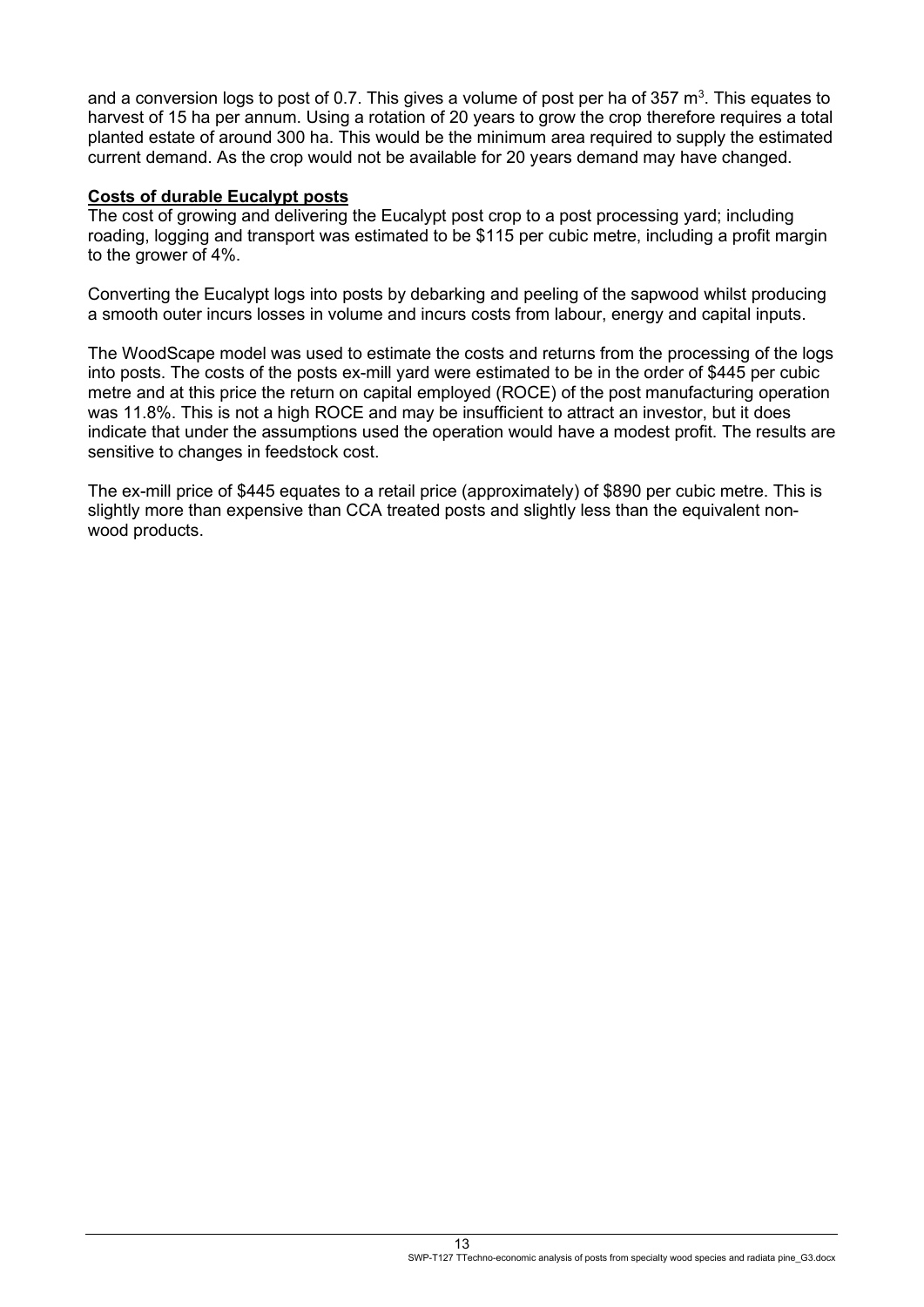## <span id="page-15-0"></span>**DISCUSSION**

Making CCA treated radiata posts based on input log costs of \$101 per cubic metre and other labour, capital, energy and chemical costs had a ROCE of 11%. The CCA-radiata post processing is more capital intensive as it requires the posts to be steamed and pressure treated with chemicals which the Eucalypt posts do not require.

Based on this analysis producing durable Eucalyptus posts that are cost competitive with nonwood options is possible.

A further consideration is the green-house gas footprint of the various options. Posts made of concrete and steel will inevitably (due to the high energy intensity fossil fuel (coal) based processes used to make them) have a higher GHG footprint than posts made of wood (which are a medium-term store of carbon). The heat used in a post treatment system will largely come from post peelings and are a low carbon fuel. The environmental footprint of plastics posts is less clear, they are made from a waste stream and reduce volume to landfill but will require heat to melt the plastic prior to it being formed into posts. The LCA of the various routes was not a focus of this analysis but may be of merit at a later stage.

The disposal of CCA treated posts is likely to incur a cost of \$75 per  $m^3$  (\$1 per post at a post size of 1.8m long and 100mm diameter) as they have to go to a lined landfill. On the other hand, durable Eucalypt posts can be used as a low carbon fuel.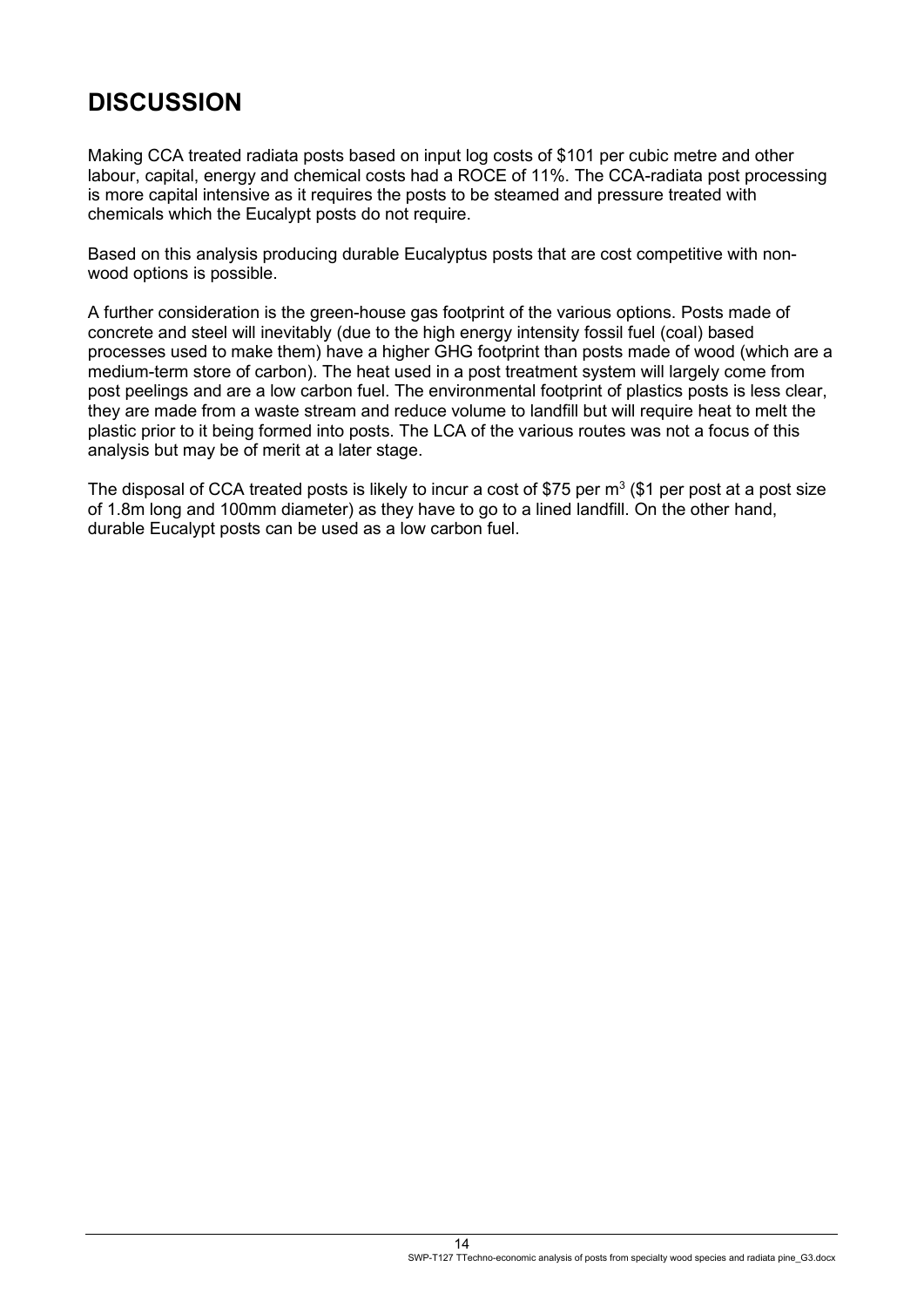# <span id="page-16-0"></span>**CONCLUSIONS**

The total market for treated wooden posts is estimated at 290,000 cubic metres (13 to 14 million posts) per annum.

The number of steel, concrete and plastic posts sold is unknown, but given the significant cost advantage that CCA treated wood posts have it is likely to be a modest percentage of the total market and possibly limited to areas where non-CCA posts are required. This market is estimated to be around 240,000 to 250,000 posts  $(5,200 \text{ m}^3)$  per annum.

CCA treated wooden posts are the cheapest option out of those currently on the market. The costs (including grower and processor profit margins and retail sales margins) of growing and processing durable Eucalypt posts was estimated at \$890 per  $m^3$ . This is 20% higher than CCA treated posts. However, this cost is also lower than the other non-wood options.

The production of durable Eucalypt posts for use on organic or zero-waste farms, orchards and vineyards would appear to be cost competitive with the alternative options whilst giving a modest profit (ROCE of 11 to 12%).

Given the crop harvest volumes predicted and the assumed conversion factors likely to be achieved it was estimated that a harvest area of around 20ha per annum would be required to meet the national demand from organic growers. This implies a total estate dedicated to growing posts of around 900 hectares.

For all New Zealand wine growing the post demand could be met from a forest are of around 1100 ha.

If the initial growing effort was focussed just on the Marlborough region and wine growers specifically the estate required would be around 800 to 900 hectares.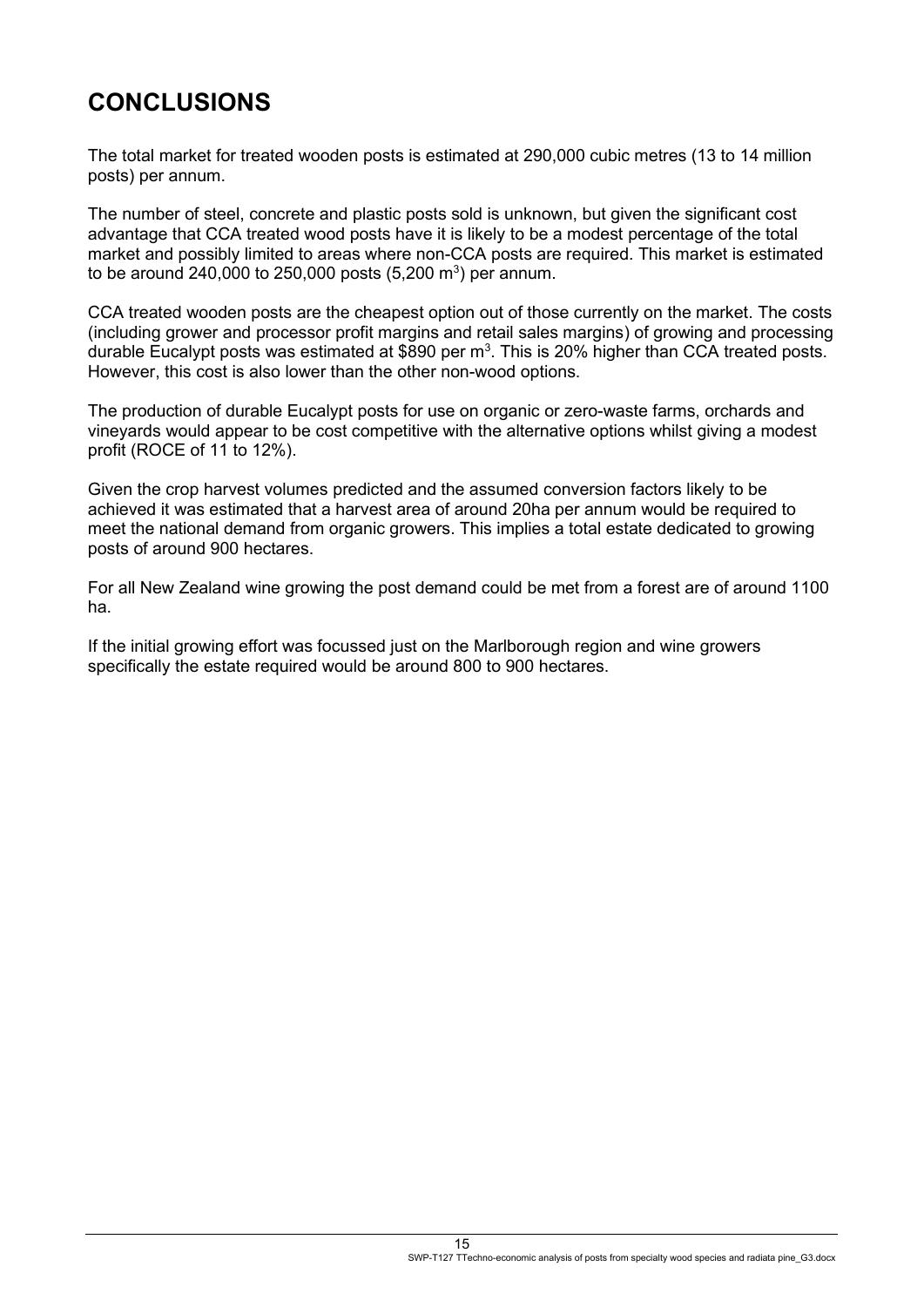## <span id="page-17-0"></span>**ACKNOWLEDGEMENTS**

Scion wishes to acknowledge the inputs from the Specialty Wood Products Research Partnership into this report. The provision of data and models from the Dry Land Forest Initiative (Paul Millen) and data and reports from the University of Canterbury (Clemens Altaner) are also appreciated and acknowledged as contributing substantially to the analysis reported here.

### <span id="page-17-1"></span>**REFERENCES**

Altaner C. (2020). Wooden posts a review. Specialty wood products Research Partnership Report SWP-T095.

Blackburne M. (2009). Business management for logging. Published by Future Forests Research in Association with the Forest Industry Contractors Association.

Bolin C. A. and Smith S. T. (2013). Life cycle assessment of CCA treated wood highway guard rail posts in the US with comparisons to galvanised steel guard rail posts. Journal of Transportation Technologies. Vol. 3. No. 1(2013) Article ID:27183, 10 pages.

Davies M. (2016). Vineyard timber post piles. Detailed investigation. Marlborough. Sustainable Environmental Engineering Ltd. Contract report to Marlborough District Council. May 2016.

Forest Owners Association (NZFOA) (2020). Facts and Figures 2019/20. New Zealand Plantation Forest Industry.

Jack M., Hall P., Goodison A. and Barry L. (2013). WoodScape study - regional wood processing options. Scion report for the Wood Council of New Zealand (Woodco). [http://woodco.org.nz/images/stories/pdfs/woodscape/woodscaperegionalreportfinal2\\_web.pdf](http://woodco.org.nz/images/stories/pdfs/woodscape/woodscaperegionalreportfinal2_web.pdf)

Organics Aotearoa New Zealand (2010). Alternatives to CCA (Copper Chromium Arsenate) treated wood. [https://www.bhu.org.nz/future-farming-centre/ffc/information/misc/over\\_the\\_fencepost](https://www.bhu.org.nz/future-farming-centre/ffc/information/misc/over_the_fencepost-alternatives_to_cca_treated_timber.pdf)alternatives to cca\_treated\_timber.pdf

van Bruchem B. (2020). Analysis of the treated wood market for Agricultural and Horticultural uses in New Zealand. Dissertation- Bachelor of Forestry Science. New Zealand School of Forestry, University of Canterbury.

Millen P., van Bellekom S., Altaner C., Apiolaza L., Mason E., McConnochie R., Morgenroth J. and Murray T. (2018). Durable Eucalypt forests- a multi-regional opportunity for investment in New Zealand drylands. NZ Journal of Forestry, May 2018, Vol. 63, No. 1.

Millen P., Altaner C and Palmer H. (2020). Durable hardwood peeler pole plantations: a new growing regime for eucalypts. NZ Tree Grower 41(2): 8-13.

New Zealand Winegrowers Inc. Annual Report 2018. <https://www.nzwine.com/media/9567/nzw-annual-report-2018.pdf>

New Zealand Winegrowers Inc. Annual Report 2020. <https://www.nzwine.com/en/media/statistics/annual-report/>

New Zealand Winegrowers Inc. Sustainability Overview <https://www.nzwine.com/media/16274/nzw-sustainability-overview.pdf>

Riddle A. (1994). Business management for logging. LIRO Handbook.